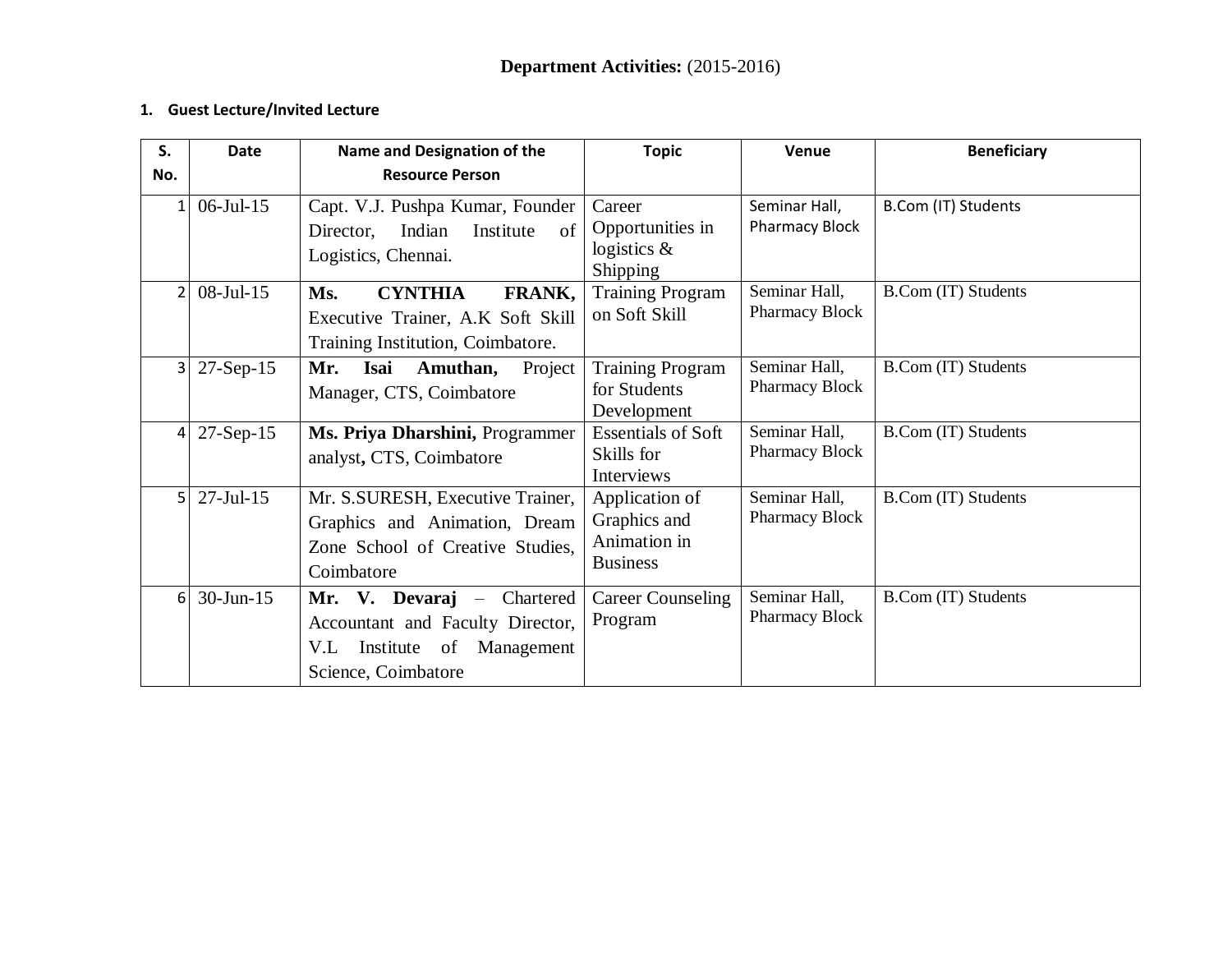# **2. Staff Recognitions:**

| <b>S. No.</b> | Name of the Staff | <b>Name of the Award</b>  | Awarded by                   | <b>Cash Prize</b><br>$($ If any $)$ | <b>Date</b>      |
|---------------|-------------------|---------------------------|------------------------------|-------------------------------------|------------------|
|               | Dr. S.Saravanan   | PK Das Memorial           | Nehru Group of Instituitions |                                     | 15 <sup>th</sup> |
|               |                   | <b>Best Faculty Award</b> |                              |                                     | Decembe          |
|               |                   |                           |                              |                                     | r2015            |

### **3. Staff Presentation**

| S. No.         | <b>Date</b>     | <b>Name of the Faculty</b>                               | <b>Name of the Conference</b>   | Name of the title                                                                                                | <b>College</b>                                                         |
|----------------|-----------------|----------------------------------------------------------|---------------------------------|------------------------------------------------------------------------------------------------------------------|------------------------------------------------------------------------|
|                | $15$ -Aug- $15$ | Dr.S.Saravanan<br>Ms.S.Shanmugapriya<br>Mrs.L.Priya      | <b>International Conference</b> | <b>Global HRM</b><br>Strategies for<br>Sustainable<br>Development                                                | <b>PKR</b> Arts<br>college for<br>Women,<br>Gobichettipa<br>layam      |
| $\overline{2}$ | $16$ -Aug- $15$ | Dr.S.Saravanan<br>Ms.S.Shanmugapriya<br>Mrs.L.Priya      | <b>International Conference</b> | Innovation<br>Marketing<br>for<br><b>Strategies</b><br>Sustainable Growth<br>$\&$<br><b>Issues</b><br>Challenges | Sankara<br>College<br>of<br>Science<br>and<br>Commerce,<br>Coimbatore- |
| 3              | $20$ -Aug-15    | Ms. P. Kiruthika<br>Ms.S.Shanmugapriya<br>Mrs.D.Vanisree | National level Seminar          | Role of Agribusiness<br>sustainable rural<br>in<br>entrepreneurship<br>development                               | N.G.P<br>Arts<br>Science<br>and<br>College,<br>Coimbatore              |

### **4. Students Presentation**